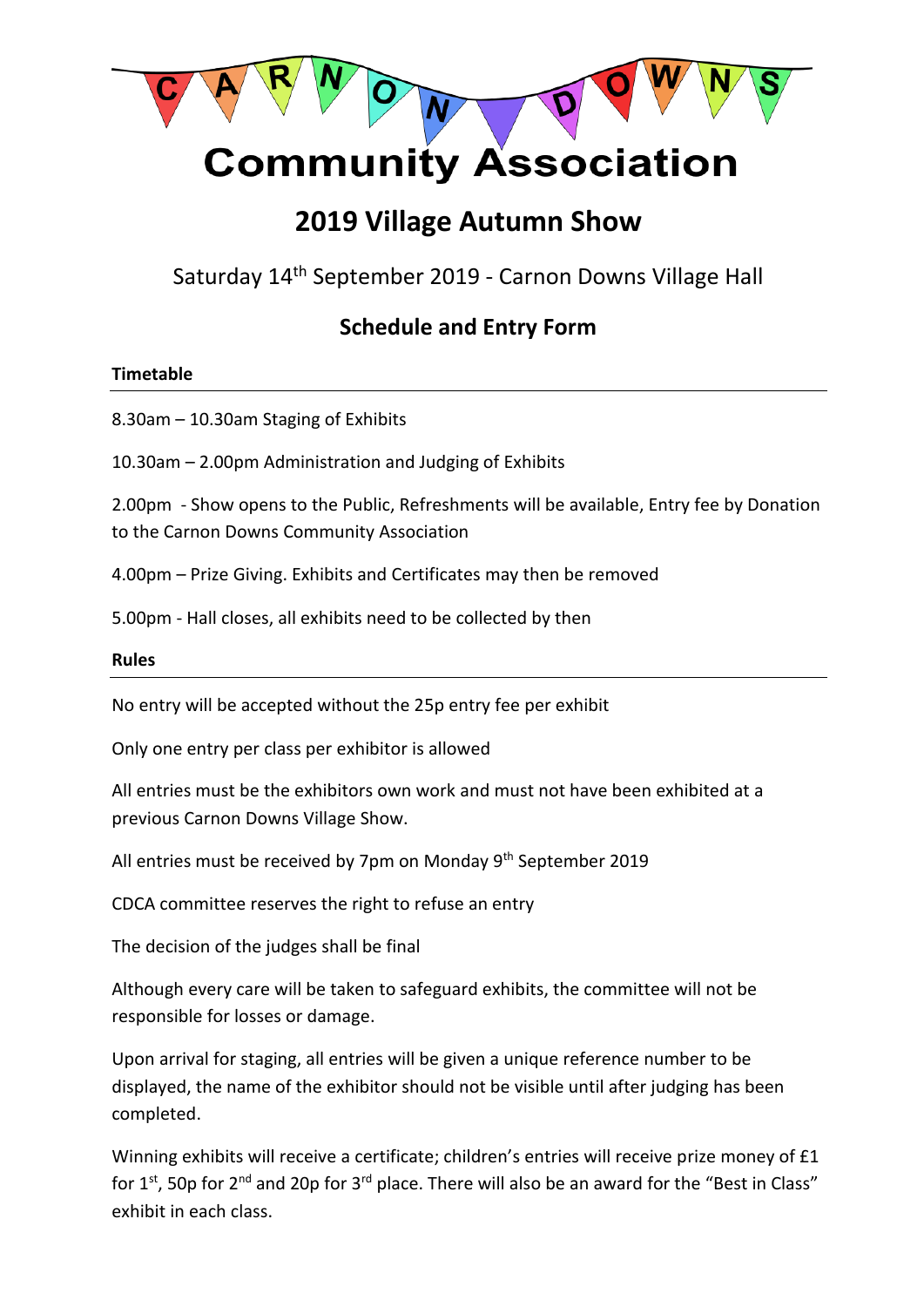#### **Children's**

Will be judged in 3 age groups, based on age on the day of the show;

a) Under 5's b) Age 6 to 8, c) Age 9 to 12.

- 1. An animal made from a vegetable
- 2. A decorated cupcake
- 3. A decorated egg
- 4. A creature made out of recycled materials
- 5. A lego creation, not from a kit
- 6. A mini garden (no bigger than A4/ seed tray size)
- 7. A Painted Pebble
- 8. Tallest Sunflower *if not transportable to the village hall, judges will visit entries within the Feock Parish, to measure and photograph on Friday 13th September. Please ensure a telephone number is given to enable us to arrange this.*

#### **Cookery**

- 9. Vanilla Victoria Sandwich Cake (7inch/ 18cm tin, no fresh cream)
- 10. A 2lb Loaf cake (e.g. tea/carrot/banana)
- 11. A Medium Meat Pasty
- 12. A White Loaf of Bread
- 13. A Seasonal fruit pie
- 14. Biscuits/cookies x 4

In the interest of hygiene, please leave all cookery exhibits covered. Judges will *remove and replace the covers. Please label with key ingredients/flavourings.*

#### **Preserves**

- 15. A jar of Jam any fruit
- 16. A jar of Marmalade
- 17. A jar of Chutney
- *18.* A jar of pickles any vegetable

*All should be homemade within the past 12 months and clearly labelled with key ingredients*

#### **Produce**

- 19. Beans, any climbing variety. Six on a plate
- 20. Leeks, two of any variety.
- 21. Tomatoes, any variety. Four on a plate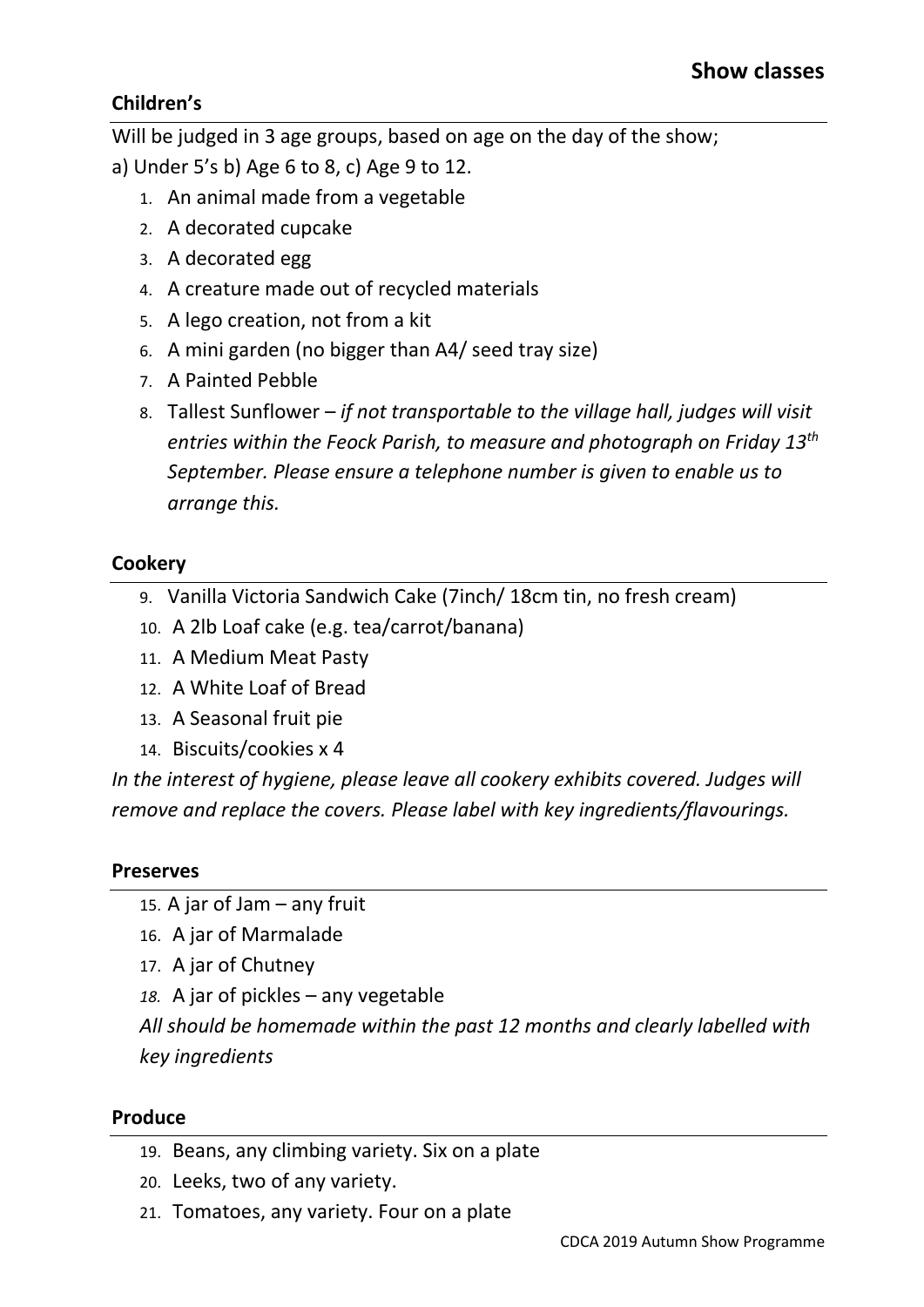- 22. Apples, any variety, eating or cooking. Four on a plate
- 23. Autumn Fruit Bowl. Can be garden grown, hedgerow or a mixture.
- 24. Any giant Vegetable.

#### **Photography**

- 25. Bad plastic or plastic waste
- 26. Waters edge or seashore
- 27. All dressed up
- 28. Animals and birds
- 29. Kitchen utensils
- 30. Ways to travel

*Colour or Black and White, unmounted, maximum 7x5*

### **Craftwork**

- 31. A crocheted garment
- 32. A needlework item
- 33. A knitted garment
- 34. Patchwork/quilting
- 35. A landscape painting in any medium (no larger than 16x20inches, 40x50cm)
- 36. A piece of pottery or ceramics

*Entries must have been produced in the past 12 months.*

#### **Flowers**

- 37. Autumn themed flower arrangement *(max 12" wide)*
- 38. A potted cactus/succulent
- 39. An arrangement of 3 seasonal homegrown flowers
- 40. A Potted houseplant
- 41. A Tied green garden foliage arrangement
- 42. Tallest Sunflower if not transportable to the village hall, judges will visit entries *within the Feock Parish, to measure and photograph on Friday 13th September. Please ensure a telephone number is given to enable us to arrange this.*

#### **Adults fun/novelty**

- 1. A creature made out of recycled materials
- 2. A misshapen vegetable
- 3. An animal made from a vegetable
- 4. A knitted/crocheted novelty item